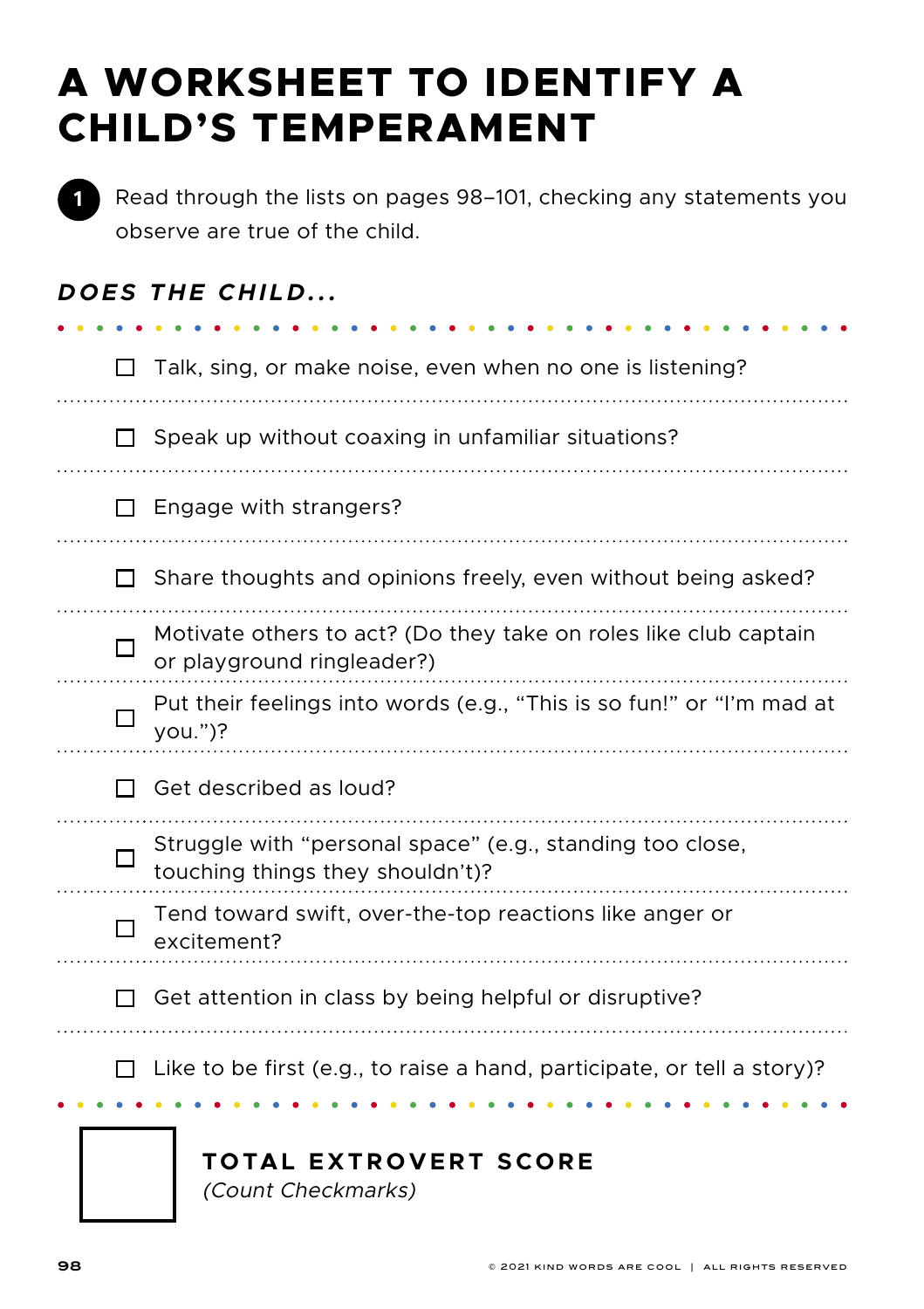|  | DOES THE CHILD |  |
|--|----------------|--|
|  |                |  |

|                                                                                                       | circumstances?                                                                                 |                        |  |  |
|-------------------------------------------------------------------------------------------------------|------------------------------------------------------------------------------------------------|------------------------|--|--|
|                                                                                                       | Process internally or take their time before replying?                                         |                        |  |  |
|                                                                                                       | Find contentment in lengthy solitary activities (e.g., reading,<br>drawing, or doing puzzles)? |                        |  |  |
|                                                                                                       | Keep their opinions and thoughts to themselves until asked?                                    |                        |  |  |
|                                                                                                       | Withhold or guard emotions? (Do you have to ask, "What's the<br>matter?")                      |                        |  |  |
|                                                                                                       | Tend to avoid eye contact, especially with new faces?                                          |                        |  |  |
| Often observe from afar, hesitant to join in with others?                                             |                                                                                                |                        |  |  |
| Get described as shy?                                                                                 |                                                                                                |                        |  |  |
| Second-guess decisions or change their mind after making a<br>choice?                                 |                                                                                                |                        |  |  |
| Seldom show enthusiasm? (Do you have to ask, "Are you having<br>fun?" or "Did you have a good time?") |                                                                                                |                        |  |  |
|                                                                                                       | <b>TOTAL INTROVERT SCORE</b><br>(Count Checkmarks)                                             |                        |  |  |
|                                                                                                       |                                                                                                | CONTINUED ON NEXT PAGE |  |  |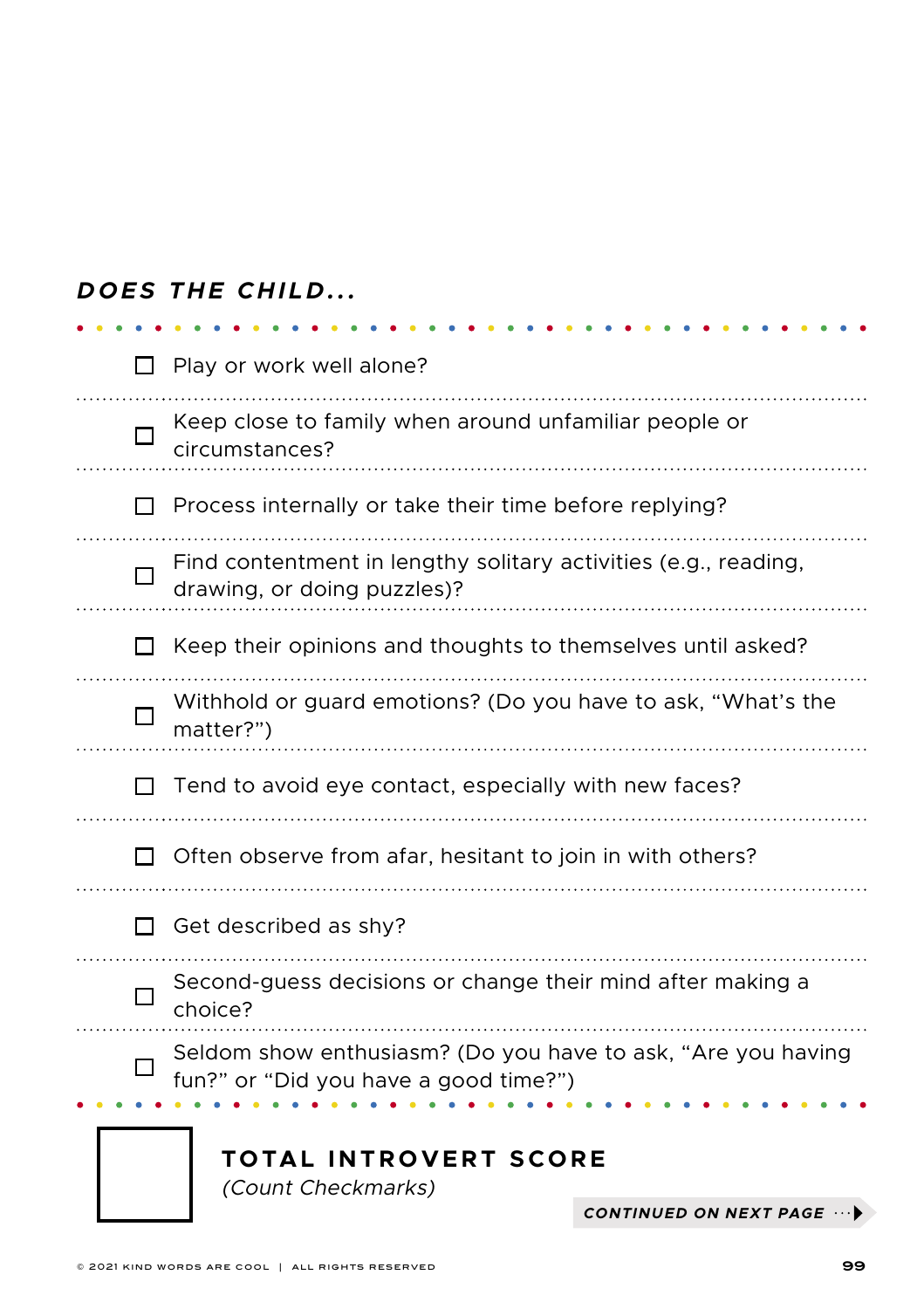# **A WORKSHEET TO IDENTIFY A CHILD'S TEMPERAMENT,**  *CONTINUED*

|              | DOES THE CHILD                                                                 |
|--------------|--------------------------------------------------------------------------------|
| $\mathsf{L}$ | Prefer being in physical proximity to others?                                  |
| $\mathsf{L}$ | Demonstrate thoughtfulness?                                                    |
|              | Invite and include others, even if they don't know them well?                  |
|              | Have a warm, friendly, approachable demeanor?                                  |
|              | Make decisions by feelings? (Do they worry what others will<br>think?)         |
|              | Tell you about their friends (often going into long, lively stories)?          |
|              | Forgive easily?                                                                |
| l I          | Go along with the crowd (i.e., defer to the ideas of others)?                  |
|              | Leave tasks unfinished (like giving up on a book or a game<br>before the end)? |
|              | Thrive in collaborative settings (e.g., team sports or group<br>projects)?     |
|              | Gladly talk with anyone?                                                       |
|              | TOTAL PEOPLE-ORIENTED SCORE<br>(Count Checkmarks)                              |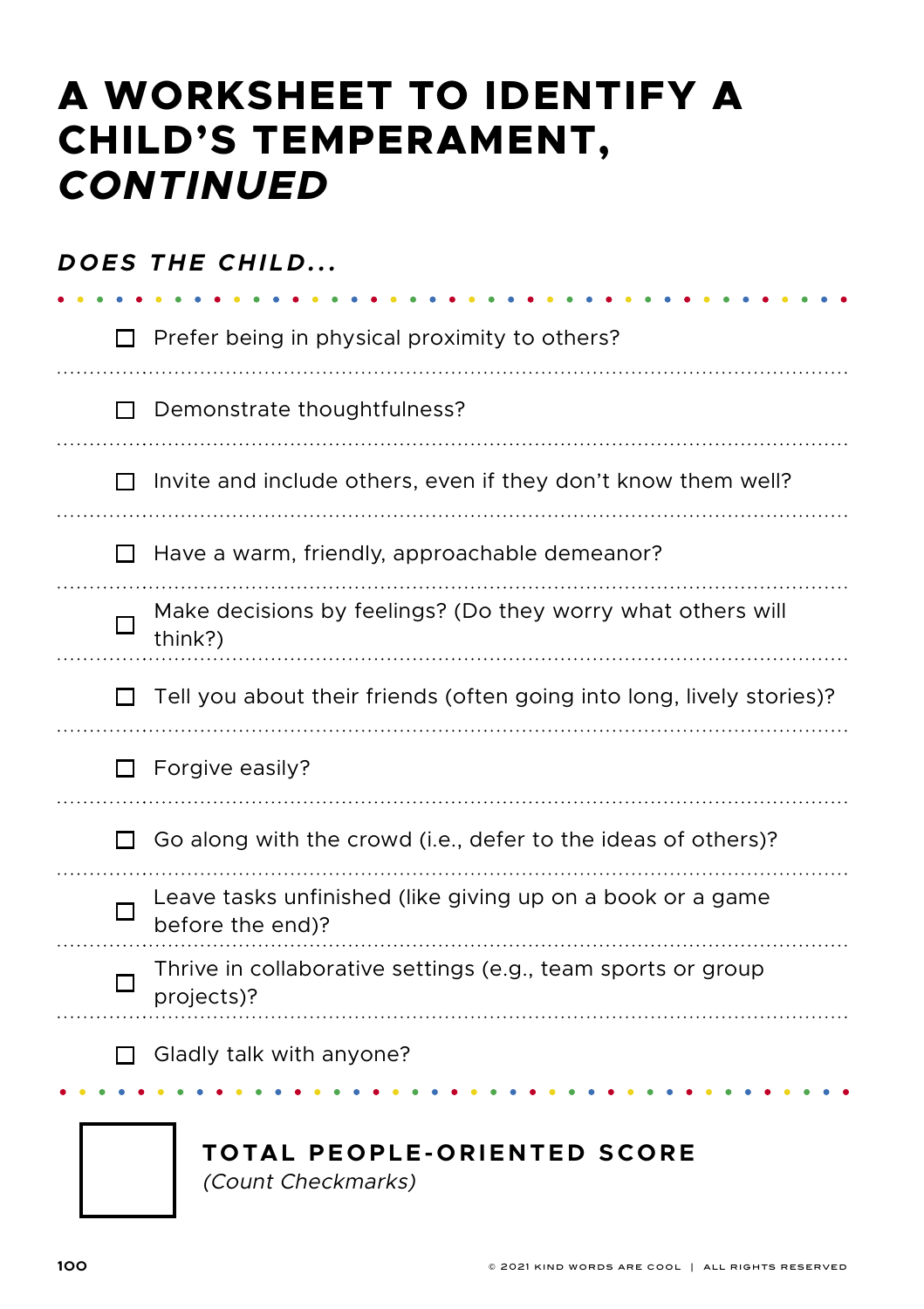|                                                                                 | DOES THE CHILD                                                           |                          |  |  |
|---------------------------------------------------------------------------------|--------------------------------------------------------------------------|--------------------------|--|--|
|                                                                                 | Take pride in finishing things (like books, games, even chores)?         |                          |  |  |
|                                                                                 | Thrive when there's a plan to follow?                                    |                          |  |  |
|                                                                                 | Easily grasp and remember details?                                       |                          |  |  |
|                                                                                 | Make decisions by logic (to the exclusion of others' feelings)?          |                          |  |  |
|                                                                                 | Tell you about their accomplishments (often going into great<br>detail)? |                          |  |  |
|                                                                                 | Form deep friendships? (Is their social circle small but loyal?)         |                          |  |  |
|                                                                                 | Get described as a hard worker?                                          |                          |  |  |
|                                                                                 | Usually succeed, even if something takes a lot of time or effort?        |                          |  |  |
| Resist admitting mistakes or forgiving others?                                  |                                                                          |                          |  |  |
| Enjoy creating lists and systems, figuring out the best way to do<br>something? |                                                                          |                          |  |  |
| Tell you information, facts, and opinions without hesitation?                   |                                                                          |                          |  |  |
|                                                                                 | TOTAL TASK-ORIENTED SCORE<br>(Count Checkmarks)                          |                          |  |  |
|                                                                                 |                                                                          | CONTINUED ON NEXT PAGE . |  |  |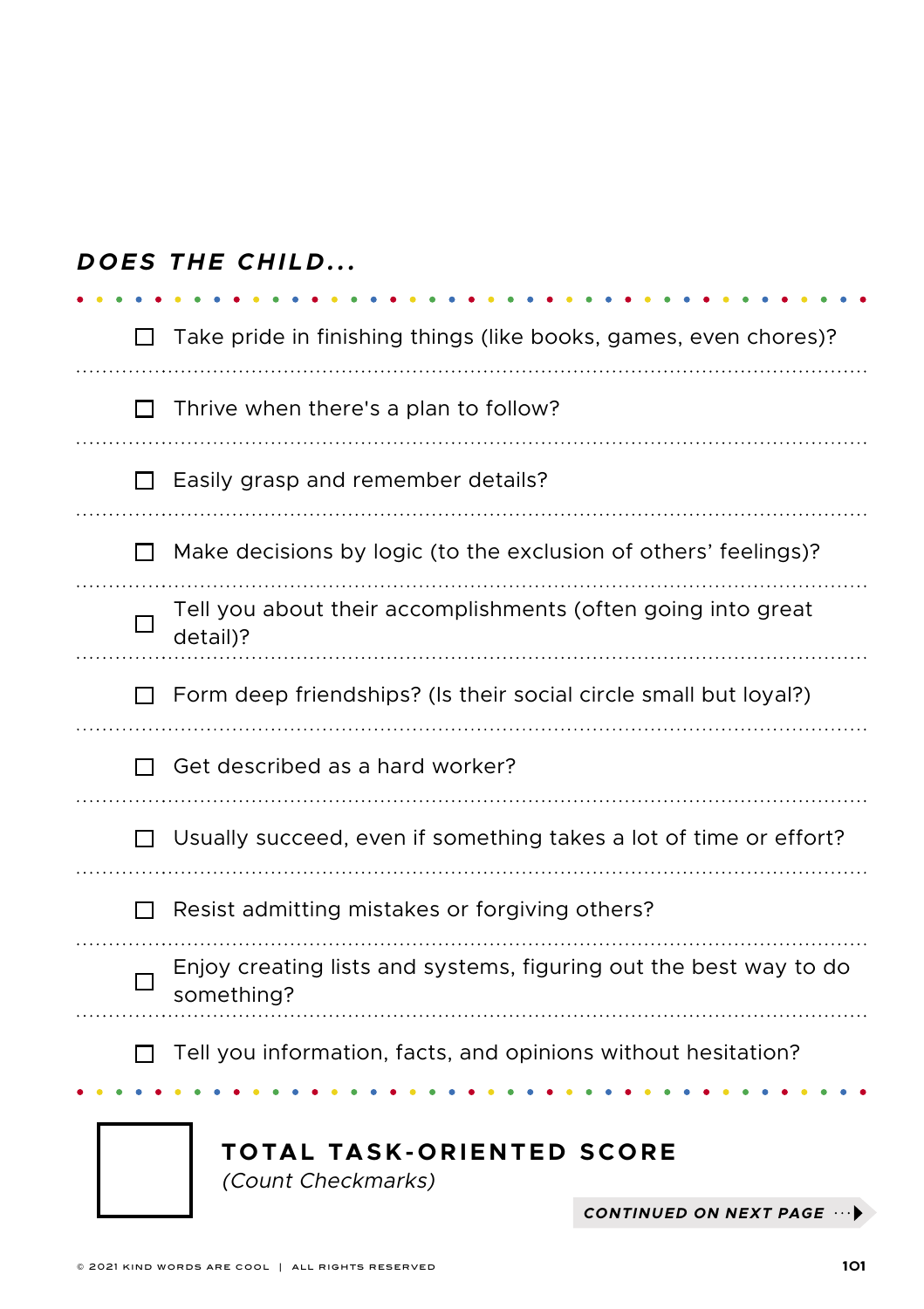#### **RECORD THE CHILD'S SCORES 2**